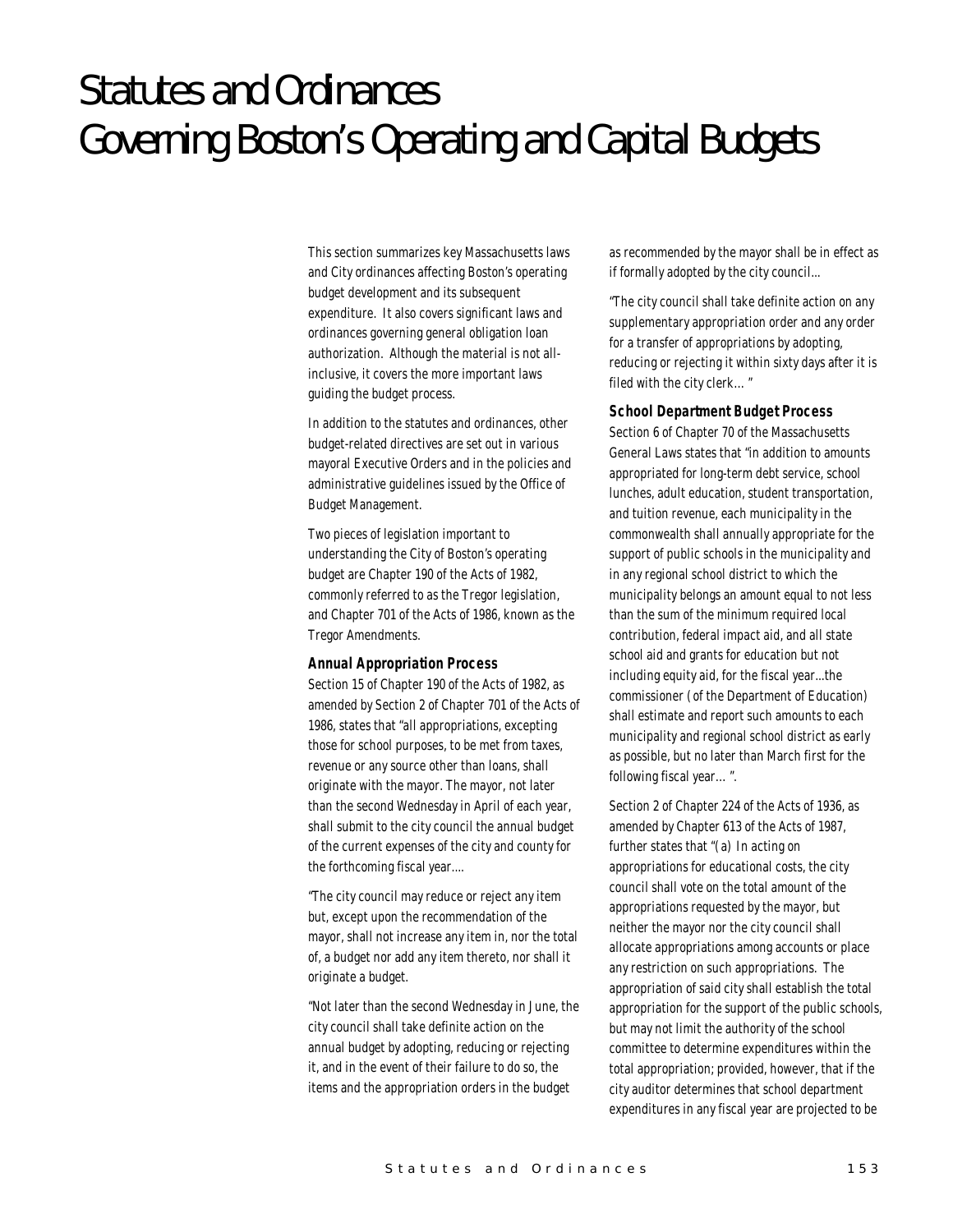in excess of total budgeted expenditures for that fiscal year, as supported by appropriation and other available funding, then the school committee shall not reallocate or transfer funds from any item in the budget for that fiscal year to fund any such projected additional expenditures.

"(b) After the fourth Wednesday of March of any fiscal year, the school committee shall not initiate or authorize any new or additional programs or categories of expenditures requiring additional unbudgeted expenditures unless such programs or categories have been incorporated and fully funded in the budget for the subsequent fiscal year. If such programs or categories have not been incorporated and fully funded in the budget for the subsequent fiscal year, they shall not be initiated or authorized until the school committee shall have amended its budget submission for the subsequent fiscal year to reduce or eliminate other costs, programs or categories in amounts equal to the projected annualized costs of the new or additional programs or categories of expenditures.

"(c) The superintendent of schools shall prepare and submit to the school committee, the city auditor and the city office of budget management, a monthly budget update report which shall detail and itemize year-to-date and projected school department expenditures and budget transfers…".

#### *School Department Financial Affairs*

Section 1B of Chapter 231 of the Acts of 1906, as amended by Chapter 613 of the Acts of 1987, notes that "(a) the school committee may delegate, in whole or in part, to the superintendent of schools the authority to approve for the school department the acceptance and expenditure of grants or gifts of funds from the federal government, charitable foundations, private corporations, individuals, or from the commonwealth, its counties, municipalities or an agency thereof, the provisions of Section 53A of Chapter 44 of the General Laws

notwithstanding. "(b) The superintendent of schools shall provide to the school committee, the city auditor and the office of budget management of the City of Boston a report, detailing the source, purpose and balance on hand of all funds received or expended

Section 2 of Chapter 231 of the Acts of 1906, as amended by Chapter 613 of the Acts of 1987, states

pursuant to subsection (a), quarterly."

that "subject to appropriations therefore, the superintendent of schools shall have the exclusive authority to make on behalf of the school committee contracts, or amendments to contracts, for the purchase or rental of equipment, materials, goods or supplies, leases of property, alterations and repairs of school property, and for professional or other services, with the exception of collective bargaining agreements and contracts for the transportation of students. All school department contracts or amendments to contracts shall otherwise conform to the requirements of the city charter of the city of Boston.

"(b) With respect to all contracts, agreements or amendments thereto made or entered into by the school department, the superintendent shall be responsible for establishing procedures for auditing and monitoring the compliance of the parties with the terms and obligations of such contracts, agreements or amendments thereto."

#### *Reserve Fund*

Section 7 of Chapter 701 of the Acts of 1986, requires the creation of an operating budget Reserve Fund to deal with "extraordinary and unforeseen expenditures." This section requires that "prior to the date when the tax rate for a fiscal year is fixed, [the City must] include in the appropriations for such a fiscal year as a segregated reserve fund a sum not less than 2 1/2 percent of the preceding year's appropriations for city and county departments, excepting the school department...

"The mayor, with the approval of the city council, may make direct drafts or transfers against such fund before the close of the fiscal year, provided that no such drafts or transfers be made before June first in any fiscal year...

"Each transfer recommended by the mayor to the city council shall be accompanied by written documentation detailing the amount of such transfers and an explanation of the reason for the transfer..."

The section also notes "the school department shall establish a segregated reserve fund of not less than one percent of the current fiscal year's appropriations to the school department within ten days of final approval of such appropriations. No expenditures may be made from this [school department reserve] fund before May first in any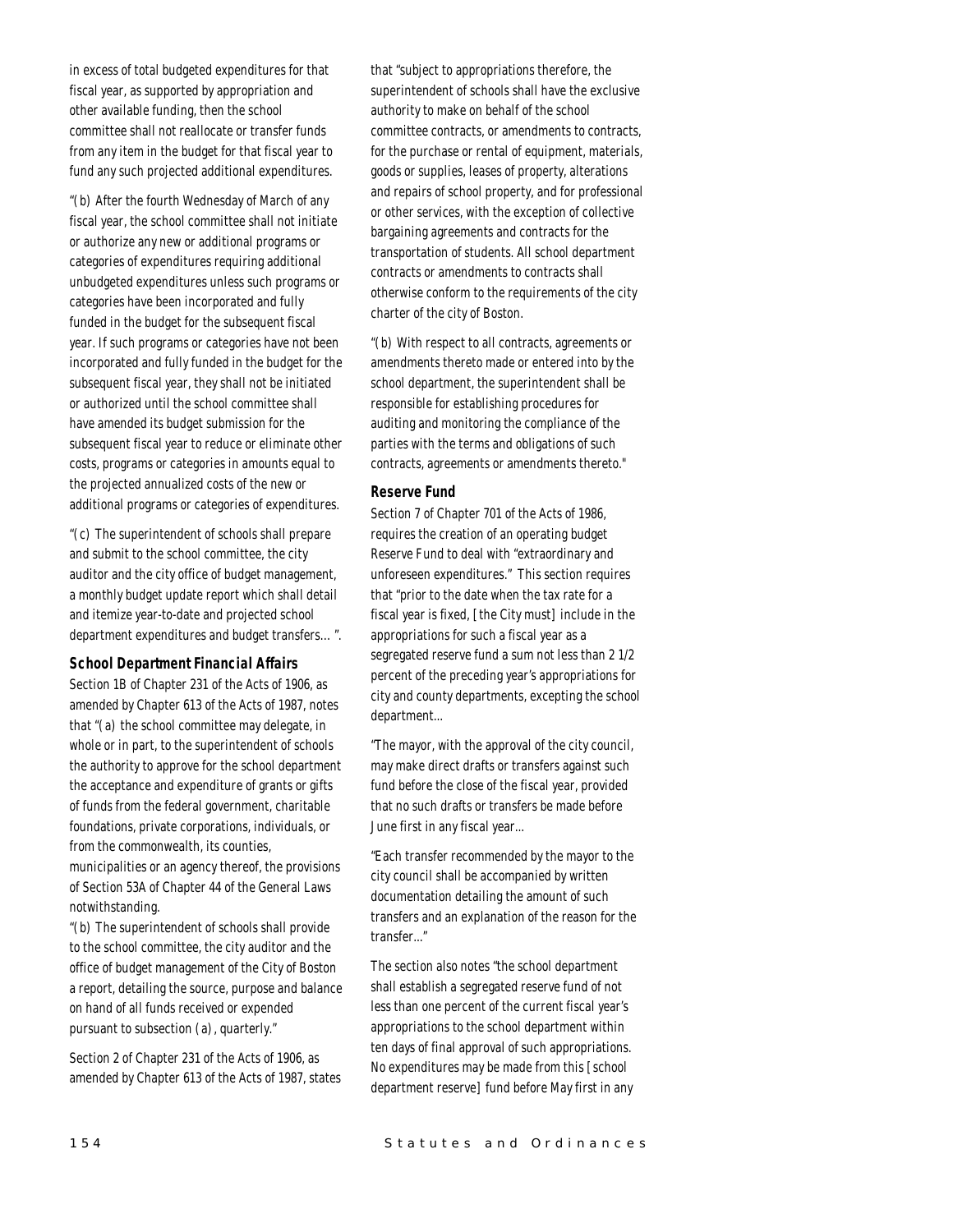fiscal year...and shall require the approval of the mayor and the city council."

## *Budget Allotment Process and Reallocations*

Section 18 of Chapter 190 of the Acts of 1982, as amended by Sections 8 and 9 of Chapter 701 of the Acts of 1986, requires that "on or before August first of each year, or within ten days of the annual appropriation order for such fiscal year, whichever shall occur later, the city or county officials in charge of departments or agencies, including...the school department, shall submit to the city auditor, with a copy to the city clerk...an allotment schedule of the appropriations of all personnel categories included in said budget, indicating the amounts to be expended by the department or agency for such purposes during each of the fiscal quarters of said fiscal year."

The school department's allotment may not be greater than 20 percent for the first quarter and 30 percent in each of the remaining three quarters. Allotments for city and county agencies may not exceed 30 percent for first or second quarters or be less than 21 percent for the third and fourth quarters.

In addition, "whenever the city auditor determines that any department or agency, including the school department, will exhaust or has exhausted its quarterly allotment and any amounts unexpended in previous quarters, he shall give notice in writing to such effect to the department head, the mayor and the city clerk, who shall transmit the same to city council.

"The mayor, within seven days after receiving such notice, shall determine whether to waive or enforce such allotment. If the allotment...is waived or not enforced...the department or agency head shall reduce the subsequent quarter's allotments appropriately and the director of administrative services, within seven days, shall state in writing to the city council and the city clerk what reductions in each subsequent quarter's allotment will be taken or what reallocations or transfers will be made to support the spending level in each subsequent quarter's allotment. If the allotment for such quarter is enforced and not waived, thereafter the department shall terminate all personnel expenses for the remainder of such quarter...

No personal expenses earned or accrued, within any department, shall be charged to or paid from such department's or agency's allotment of a subsequent quarter without approval by the mayor, except for subsequently determined retroactive compensation adjustments.

"Approval of a payroll for payment of wages, or salaries or other personnel expenses which would result in an expenditure in excess of the allotment shall be a violation by the department or agency head...

"To insure that the overall city and county spending program remains in balance, the mayor may reallocate no more than three million dollars of non-personnel appropriations other than school appropriations during a fiscal year to other departmental purposes provided that in no department from which appropriations have been reallocated in accordance with this section shall any transfers be made...from personal services to non-personal services, except with the approval of a two-thirds vote of city council, if such transfer would require the layoff of departmental personnel, who have been permanently appointed to a position in the department...

"No reallocation may be made under this section after April fifteenth in any fiscal year.

"A list of each reallocation made by the mayor shall be transmitted to the city council and the city clerk by the city auditor by April thirtieth in any fiscal year. In each case, the report shall state the accounts from which the transferred funds were taken and the accounts to which the funds were reallocated, and the reasons therefore."

#### *Transfer of Appropriations*

Section 23 of Chapter 190 of the Acts of 1982, as amended by Section 3 of Chapter 701 of the Acts of 1986, states that "after an appropriation of money has been made...no transfer of any part of the money thus appropriated, between such department or office and another department or office, shall be made, except in accordance with and after the written recommendation of the mayor to the city council, approved by a vote of two-thirds of all the members of the city council, provided that the city auditor, with the approval in each instance of the mayor, may make transfers, other than for personal services, from any item to any other item within the appropriations for a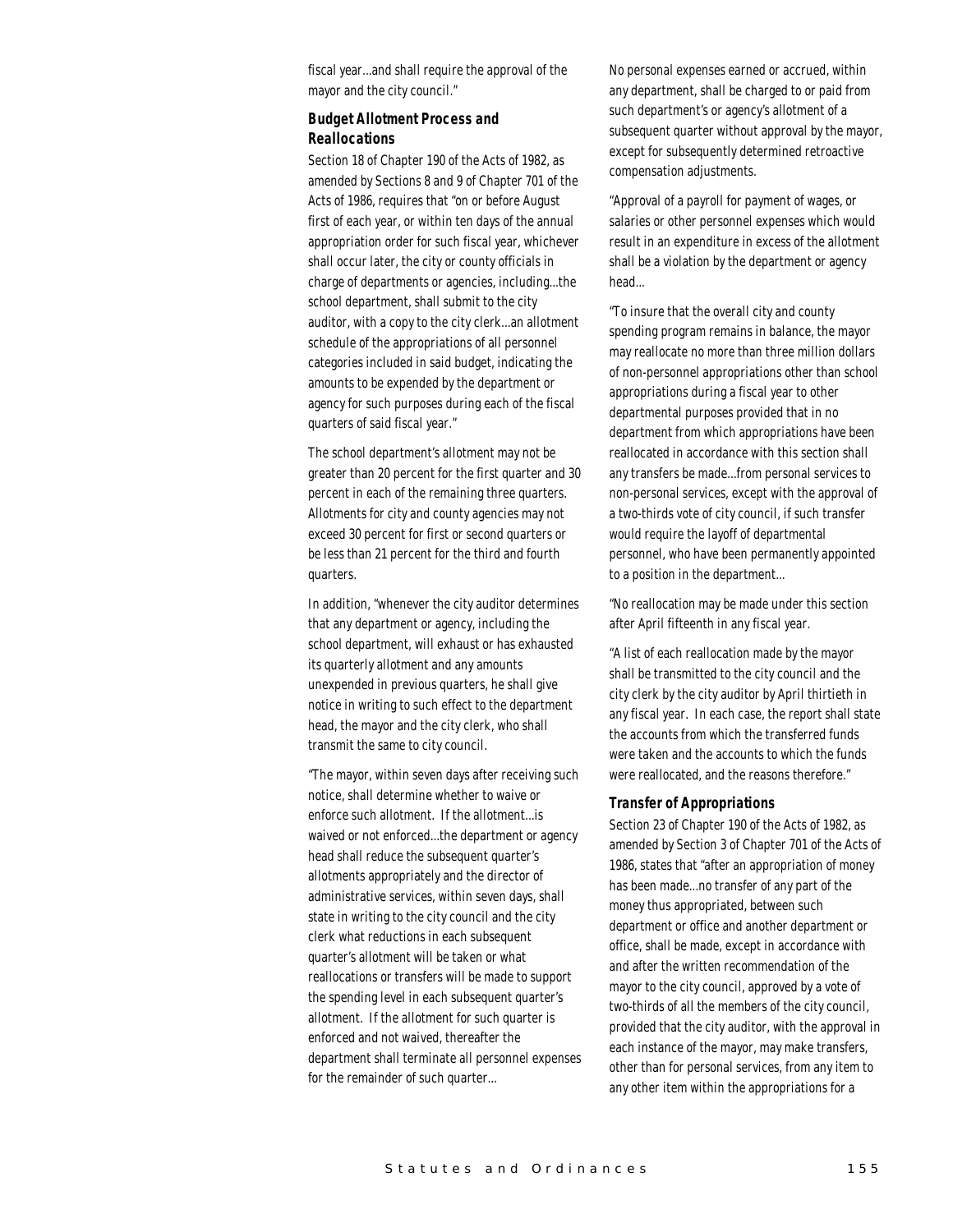department, division of a department or county office.

"After the close of the fiscal year, the city auditor may, with the approval of the mayor in each instance, apply any income, taxes and funds not disposed of and make transfers from any appropriation to any other appropriation for the purpose only of closing the accounts of such fiscal year, provided further that the city auditor within seventy days after the close of the fiscal year, shall transmit to city council and the city clerk a report listing what income, taxes, or funds were applied and what transfers were made and the reasons therefore."

## *Penalty for Overspending Budget*

Section 17 of Chapter 190 of the Acts of 1982 (Tregor) states that "no official of the city or county except in the case of extreme emergency involving the health and safety of the people or their property, shall expend intentionally in any fiscal year any sum in excess of the appropriations duly made in accordance with law, nor involve the city in any contract for the future payment of money in excess of such appropriations...

"Any official who violates the provisions of this section shall be personally liable to the city for any amounts expended intentionally in excess of an appropriation to the extent the city does not recover such amounts from the person to whom paid..."

## *Appropriation Restrictions*

Section 10 of Chapter 701 of the Acts of 1986, requires that "the mayor and city council shall appropriate for the hospitalization and insurance account an amount not less than the average of the past three years actual expenditures from those accounts. The city auditor shall certify, in writing to the board of assessors that adequate funds are provided in the operating budget for existing collective bargaining contracts..."

Restrictions on the Use of Proceeds from the Disposition Of Surplus Property - Section 24 of Chapter 190 of the Acts of 1982, as amended by Section 4 of Chapter 701 of the Acts of 1986, requires that "proceeds from the disposition of any surplus property … shall be deposited in a separate fund which shall be known as the Surplus Property Disposition Fund, and shall be used only as follows: (1) the amount equivalent to the debt

incurred, and interest paid or payable thereon, as a result of the acquisition or improvement from time to time of the property shall be used only for purposes for which the city is authorized to incur debt for a period of ten years or more and (2) all proceeds in excess of such amount shall be credited to the capital fund of the city unless the city council by a majority vote determines with the approval of the mayor to credit such proceeds to the general fund of the city."

## *Duties of Supervisor of Budgets*

City of Boston Code Ordinance 5, section 5 states that "the supervisor of budgets shall, under the direction of the mayor and in consultation with the director of administrative services, prepare in segregated form the annual and all supplementary budgets...and shall report to the mayor on all subsequent revisions of the items in any budget...

"The supervisor of budgets shall also prepare...all transfer orders...

"The supervisor of budgets shall further prepare...the form of estimate sheets to be used by each officer, board and department, and each division of a department for which the city appropriates money, and the form of monthly report of such officer, board and department, and each division thereof, showing expenditures to date of all appropriations by item.

"The supervisor of budgets shall, in addition, have the powers and perform the duties conferred or imposed on the budget commissioner by any statute other than Section 56 of Chapter 35 of the General Laws."

#### *Convention Center Legislation*

Chapter 152 of the Acts of 1997, the Convention Center Legislation, authorized the development and construction of a convention center in Boston.

Under this legislation and through the joint efforts of the Boston Redevelopment Authority (BRA) and Massachusetts Convention Center Authority (MCCA), the new Boston Convention and Exhibition Center (BCEC) has been developed and constructed on a 60-acre site in South Boston. The facility, which opened in June 2004, includes 516,000 square feet of contiguous exhibition space, has made Boston a major competitor for larger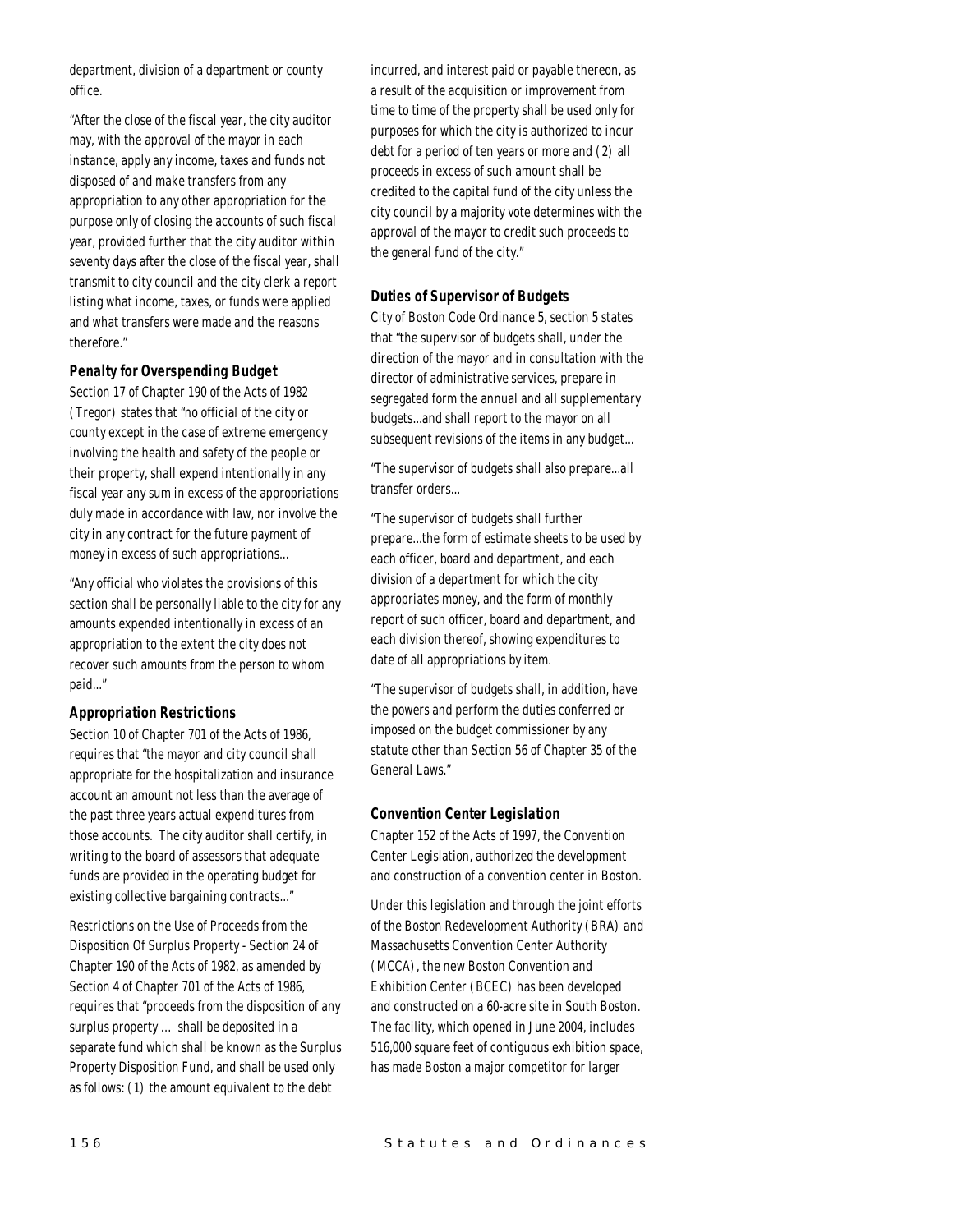international and national convention and exhibition business.

The City's share of the BCEC development expense (100% of site acquisition, a portion of site preparation) was partly funded with long-term bonds. Until the bonds are fully paid in 2027, certain revenues will continue to be deposited into the City's convention center fund to the extent required for paying the debt service.

#### *Contracting Procedures*

Chapter 262 of the Acts of 1998, as amended, states that all contracts made by any department of the City of Boston having power to incur such obligations where said obligations are to be paid for wholly from the City's treasury, shall, when the amount involved is \$10,000 or more, be in writing and be approved by the mayor.

#### *Pension Funding COLAs*

To aid municipalities dealing with property tax reduction due to Proposition 2 ½, the state began assuming the cost for local pension COLAs as of 1981. During the FY97 budget process, the state clearly stated it would not fund local pension COLAs in subsequent years. Local systems, including the State-Boston Retirement System, have had retiree COLAs funded at the municipal level since FY99. The state, however, remains obligated to pay for local pension COLAs awarded between FY81 and FY97. The COLA is set each year at the CPI or an amount up to, but not greater than 3% on the first \$12,000 of a retiree's annual payment.

#### *Boston Public Health Act of 1995*

The Boston Public Health Act of 1995 (Chapter 147) established a new, comprehensive health care system to meet the challenges of a rapidly changing health care environment. Chapter 147 abolished the Department of Health & Hospitals and established the Boston Public Health Commission (BPHC) in its place. With City Council approval, the legislation allowed the City to merge or consolidate the operations and assets of the hospitals with the Boston University Medical Center Hospital.

The law requires the City to set the budget equal to the amount, if any, by which the projected expenditures exceed revenues and the net cost of public health services. If there is a net cost of

public health services, the budget is subject to mayoral review and approval. The mayor may approve or reject and return the budget to the BPHC. If the budget is accepted, the mayor shall include the net cost of public services in the City's annual budget and may submit supplementary appropriations as needed. The BPHC must adopt its budget no later than the second Wednesday in June.

## *Classification of City Debt*

Pursuant to the Bond Procedure Act of 1983, all indebtedness of the City, other than certain special obligation bonds, constitutes general obligation indebtedness of the City for which its full faith and credit are pledged and for the payment of which all taxable property in the City is subject to ad valorem taxation without limit as to rate or amount. Pursuant to the 1982 Funding Loan Act and the Bond Procedure Act of 1983, general obligation bonds of the City may also be secured by a pledge of specific City revenues pursuant to covenants or other arrangements established under a trust or other security agreement. In addition, special obligation bonds of the City may be issued and be payable from and secured solely by a pledge of specific revenues derived from a revenue-producing facility of the City. Indebtedness of the City may also be classified by the nature of the City's obligation for the payment of debt service, depending on whether such debt is a direct obligation of the City or is an obligation of another governmental entity for the payment that the City is indirectly obligated.

#### *Direct Debt*

Direct debt of the City consists principally of the City's outstanding general obligation bonds for which the City's full faith and credit are pledged and for the payment of which all taxable property in the City is subject to ad valorem taxation without limit as to rate or amount. The City's direct indebtedness does not include special obligation debt which may be secured solely by a pledge of specific revenues derived from a revenue-producing facility of the City or for which the payment of which the City's obligation is subject to annual appropriation.

The City's special obligation indebtedness outstanding as of April 1, 2009 consists of the City's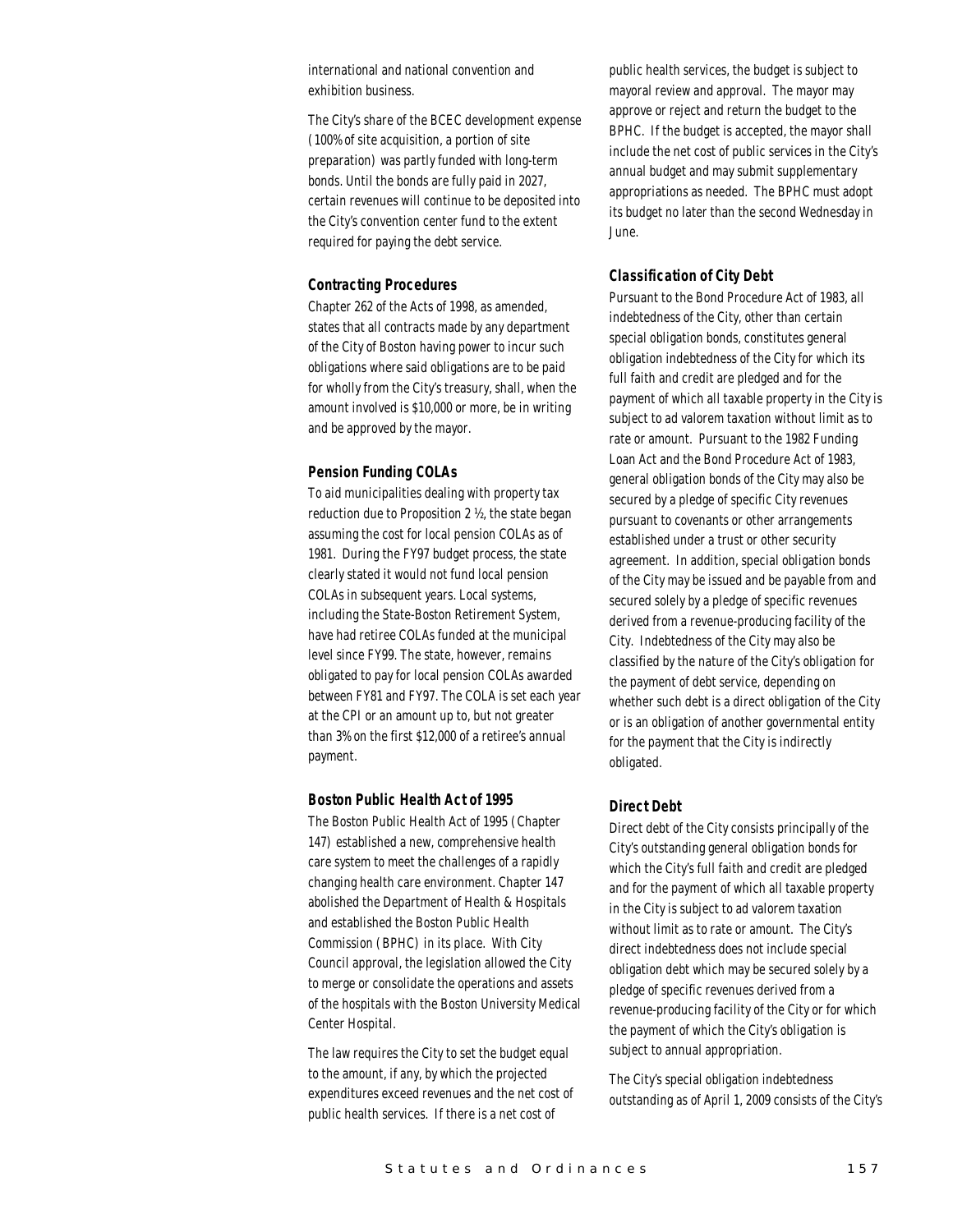Special Obligation Refunding Bonds of \$127.8 million, Boston City Hospital Issue dated August 15, 2002 issued in order to refund the City's Revenue Refunding Bonds, Boston City Hospital (FHA Insured Mortgage), Series B, dated June 1, 1993 of which \$87.8 million is outstanding as of April 1, 2009, and the Special Obligation Bonds of \$116.9 million Convention Center Loan, Act of 1997 of which \$100.5 million is outstanding as of April 1, 2009. For further discussion of the mechanics of the Special Obligation Refunding Bonds, please refer to the City's most recent Official Statement dated March 18, 2009.

## *Secured Indebtedness*

In addition to authorizing the City to secure its indebtedness with letters of credit, the Funding Loan Act of 1982, and the Bond Procedure Act of 1983, empower the City to secure any of its indebtedness issued under any general or special law by a pledge of all or any part of any revenues that the City received from or on account of the exercise of its powers. Examples include taxes (such as real property taxes), fees payable to or for the account of the City, and receipts, distributions, and reimbursements held or to be received by the City from the Commonwealth that are not restricted by law for specific purposes. Currently, the City does not have any outstanding bonds secured by such a pledge. The City, however, reserves the right in the future to issue bonds, notes or other obligations secured by various revenues of the City or by letters of credit.

## *Bond Procedure Act of 1983*

In 1983, the City Council passed and the Mayor signed a home rule petition to the state legislature that enacted Chapter 643 of the Acts of 1983 of the Commonwealth. This act, formally entitled the City of Boston Bond and Minibond Procedure Act of 1983, is referred to as the Bond Procedure Act of 1983. In 1984, the legislation modified various procedural restrictions related to the City's issuance of indebtedness. Such modifications provide, among other things, more flexible schedules for repaying debt principal, the issuance of variable rate bonds, term bonds and bonds redeemable at the option of the bondholder, and authorization for the sale of bonds at a discount. The legislation also provides the City with the

authority to issue bonds in an amount up to \$5 million in any one fiscal year and notes in an amount outstanding at one time of up to five percent of the prior year's property tax levy. Each bond and note is issued in a denomination less than \$5,000 (known as minibonds and mininotes). In addition, the legislation authorizes the issuance of refunding bonds and grant anticipation notes, as well as restating the investment powers of the City and the extent to which city bonds are legal investments for certain entities.

The Bond Procedure Act of 1983 also reaffirms provisions of state law, indirectly affected by Proposition 2 ½. This law requires that the City's annual tax levy must include the debt and interest charges that are not otherwise provided for as well as all general obligation indebtedness of the City regardless of the date of issue.

In addition to modifications to the procedures related to the City's general obligation indebtedness, the legislation authorizes the City to finance revenue-producing facilities with special obligation bonds payable from and secured solely by a pledge of facility revenues. Under this act, the City may also issue general obligation bonds secured by the pledge of specific city revenues and finance projects that otherwise could be financed by bonds, lease, lease-purchase or sale-leaseback agreements. The Bond Procedure Act of 1983 was amended in August 1991 to provide, among other things, for increased flexibility in establishing debt principal amortization schedules.

#### *Authorization of Direct Debt; Debt Limits*

All direct debt of the City requires the authorization of the city council and approval of the mayor. If the mayor should veto a loan order passed by the city council, the charter of the City provides that the loan order is void and may not be passed over the mayor's veto. Authorization of bonds under a loan order of the city council includes, unless otherwise provided in the loan order, the authorization to issue temporary notes in anticipation of such bonds. Under the Bond Procedure Act of 1983, temporary notes in anticipation of bonds, including any renewals thereof, must mature within two years of their issue dates.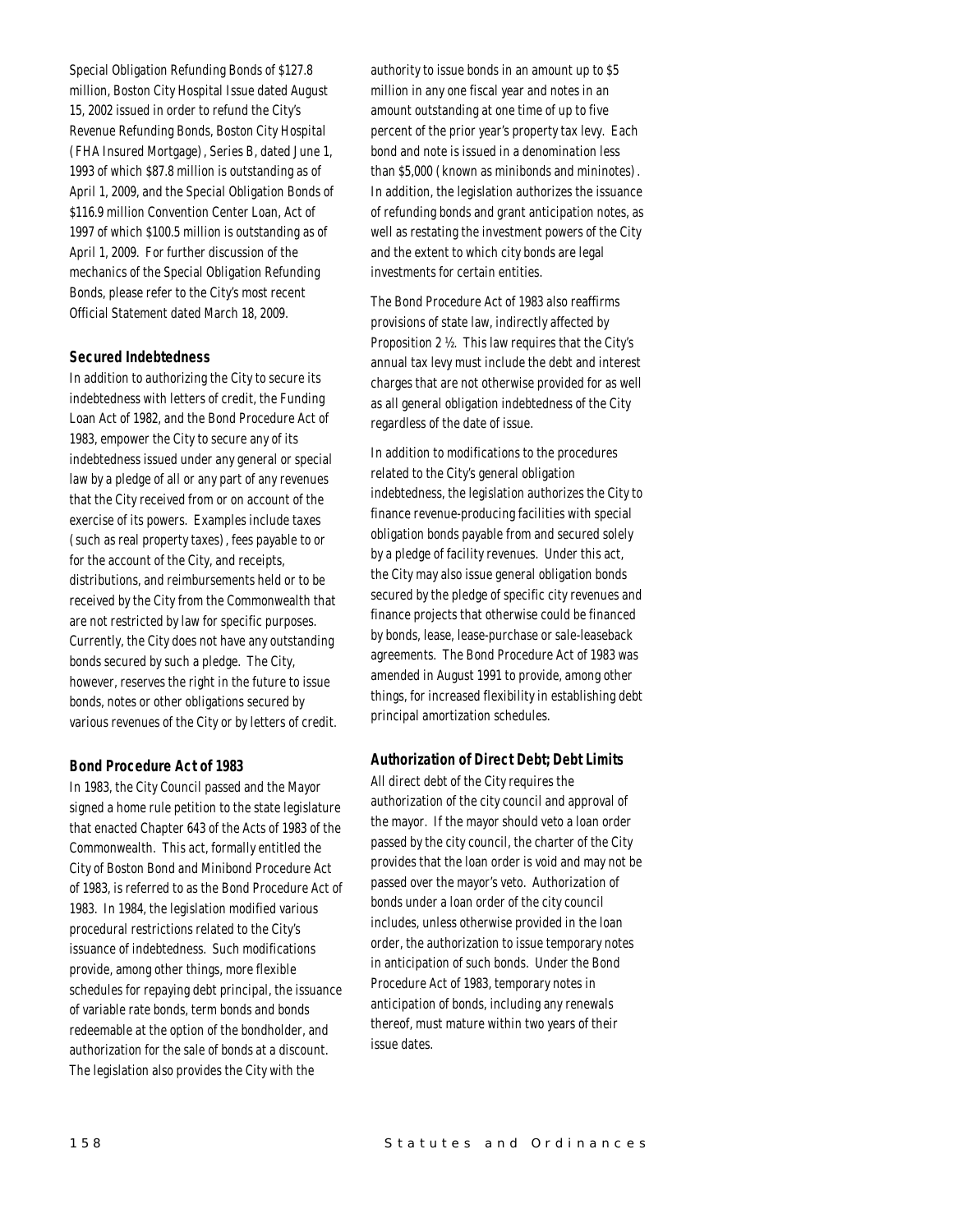The laws of the Commonwealth provide for a statutory debt limit for the City consisting of a debt limit and a double debt limit. The debt limit is 5.0 percent of the assessed valuation of taxable property in the City as last equalized by the state Department of Revenue and the double debt limit is 10.0 percent. The most recent Equalized Valuation ("EQV") of taxable property in the City approved on January 31, 2009 for use until January 30, 2009, or until a new EQV is established by the state legislature, stands at \$105.88 billion. Based on the current EQV, the City's debt limit is \$5.29 billion and its double debt limit equals \$10.59 billion. The City may authorize debt up to its debt limit without state approval. The City may authorize debt over the debt limit up to the double debt limit with the approval of a state board composed of the State Treasurer and Receiver General, the State Auditor, the Attorney General and the Director of Accounts, or their designees. As of April 1, 2009, the City has outstanding debt of \$736.8 million subject to the debt limit, and authorized but unissued debt subject to the debt limit of \$533.5 million. Based on the City's current debt limit of \$5.29 billion, the City has the capacity to authorize an additional \$4.02 billion of debt as of April 1, 2009.

There are many categories of general obligation debt exempt from the general debt limit (although authorization of such debt is subject to various specific debt limits, specific dollar limitations or state approval). Among others, these exempt categories include temporary loans in anticipation of current and in anticipation of reimbursements or other governmental aid, emergency loans, loans exempted by special laws, certain school bonds, and bonds for housing and urban and industrial development. The latter bonds are subject to special debt limits ranging from 5.0% to 10.0% of equalized valuation depending on purpose. On April 1, 2009, the City has \$186.6 million in outstanding debt exempt from the general debt limit and \$81.7 million in authorized but unissued debt exempt from the general debt limit.

#### *Related Authorities and Agencies*

In addition to direct and indirect indebtedness of the City, the City and certain agencies and commissions related to the City are authorized by law to issue obligations that are solely a debt of the agency or commission issuing the obligations

or are payable solely from revenues derived from projects financed by such debt. Except as described below, such obligations are not a debt of the City.

The Boston Public Health Commission is an independent corporate and political subdivision of the Commonwealth created in June 1996 as the successor to the City's Department of Health and Hospitals (DHH). Effective July 1, 1996, all powers and functions of DHH and THH (Trustees of Health & Hospitals) were transferred to the commission. In addition, the commission assumed all assets and liabilities of the City allocated to DHH. At its inception, the Commission also assumed responsibility for paying the City an amount equal to current debt service on all outstanding general obligation bonds of the City issued for public health and hospital purposes. Such bonds were outstanding on April 1, 2009 in the aggregate principal amount of \$5.9 million. These bonds are the City's general obligations whose outstanding amount is shown on the City's debt statement. The commission has also assumed responsibility for paying the current debt service on the City's Special Obligation Refunding Bonds dated August 1, 2002 for Boston City Hospital, which were issued to refund bonds that first financed the project in 1993. Such bonds are outstanding on April 1, 2009 in the aggregate principal amount of \$87.8 million.

The Boston Water and Sewer Commission (BWSC) is an independent political and corporate subdivision of the Commonwealth created 1977. At its inception, BWSC assumed responsibility for the operation of the City's water and sewer systems and for paying to the City an amount equal to current debt service on all outstanding bonds the City issued for water and sewer purposes. All debt service for such bonds has been paid. The City is not obligated on bonds issued by the Commission.

The Economic Development and Industrial Corporation of Boston (EDIC) is a political and corporate entity of the Commonwealth consisting of five members who are also appointed as members of the Boston Redevelopment Authority (BRA). EDIC has a variety of powers to assist industrial development projects in the City. EDIC is not authorized to issue debentures in excess of \$5 million secured solely by the credit and properties of EDIC and revenue bonds secured by